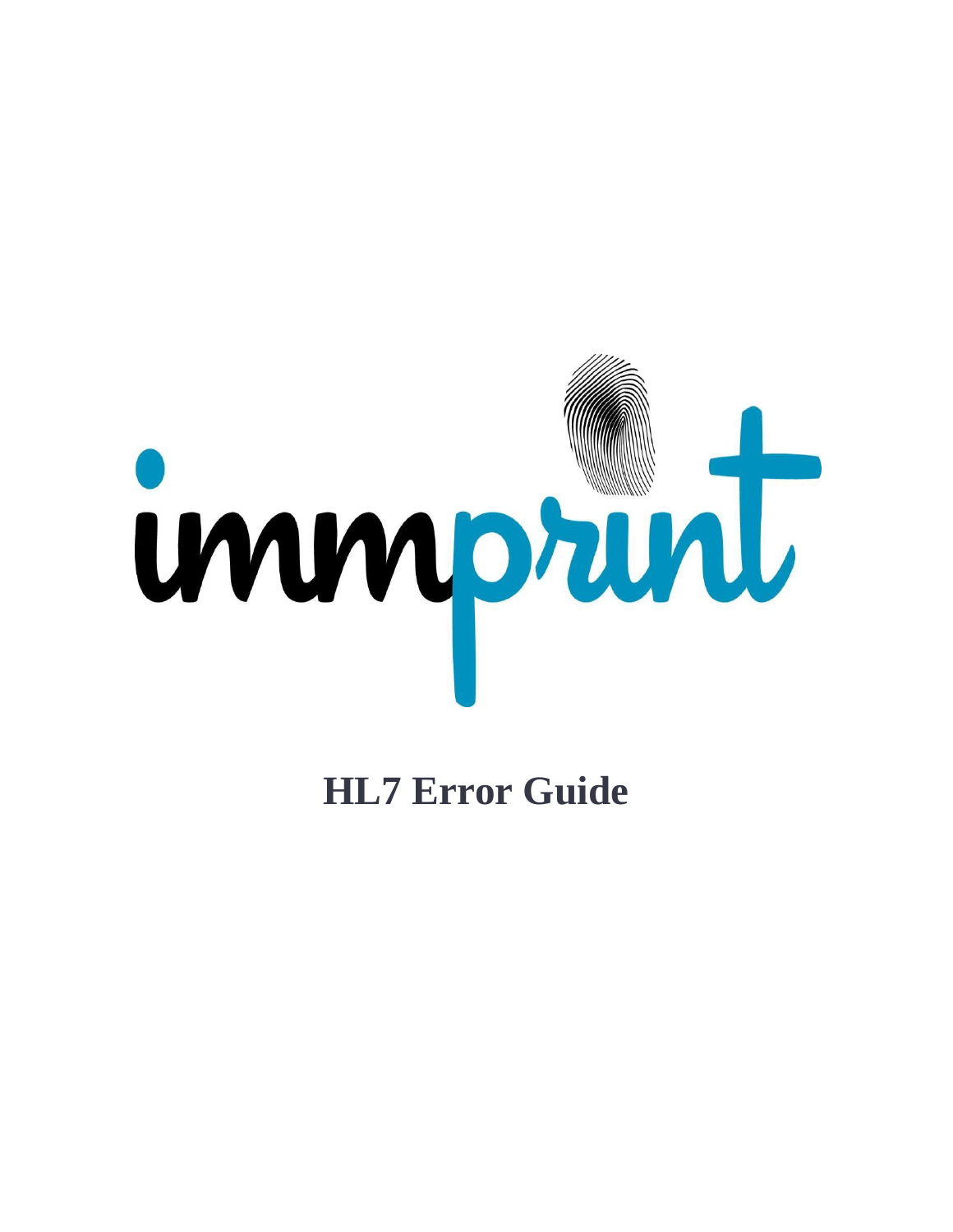

## **HL7 Error Guide**

# **Purpose of the ImmPRINT HL7 Error Guidance**

This document provides assistance to healthcare providers submitting Immunization data through HL7 interface to Immunization Patient Registry with Internet Technology *(*ImmPRINT). This document describes possible HL7 errors and knowledge on how to fix them in the future to improve data quality.

# **Version History**

This document will be updated regularly to provide up to date information to all healthcare providers participating in data exchange with ImmPRINT. The current version will be posted on ImmPRINT Webpage: https:/[/www.alabamapublichealth.gov/immunization/immprint.html](http://www.alabamapublichealth.gov/immunization/immprint.html)

# **HL7 Error in ImmPRINT**

Every vaccine message submitted through HL7 interface to ImmPRINT will validate vaccines before updating on patient's vaccine history. If a VXU (Vaccination Update) message has an error then the vaccine message will be placed under HL7 errors. In ImmPRINT, HL7 errors are classified into two types.

#### **1) Data Errors**

#### **2) Technical Errors**

# **HL7 Data Errors:**

Data Errors occurred when an incorrect or incomplete patient and/or vaccine information submitted to ImmPRINT. Data Errors provide information like medical record number, patient name, patient DOB, error description and error created date.

There are various errors generated depending on incorrect or incomplete details sent to ImmPRINT and following is the list of Data Errors with a brief explanation on what the error is and how it occurred.

#### **Patient Name is Invalid**

Patient name is one of the key patient identification details. The number of characters allowed in the first name and middle name fields are 20 and for last name it is 50. The Vaccine message will be rejected if the first name contains any of the below:

BABY, NEWBABY, NEW BABY, NEWBORN, NEW BORN, UNBORN, NBORN, NUBORN, NEW, NEWBIORN, BOY, BABYBOY, BABY BOY, GIRL, BABYGIRL, BABY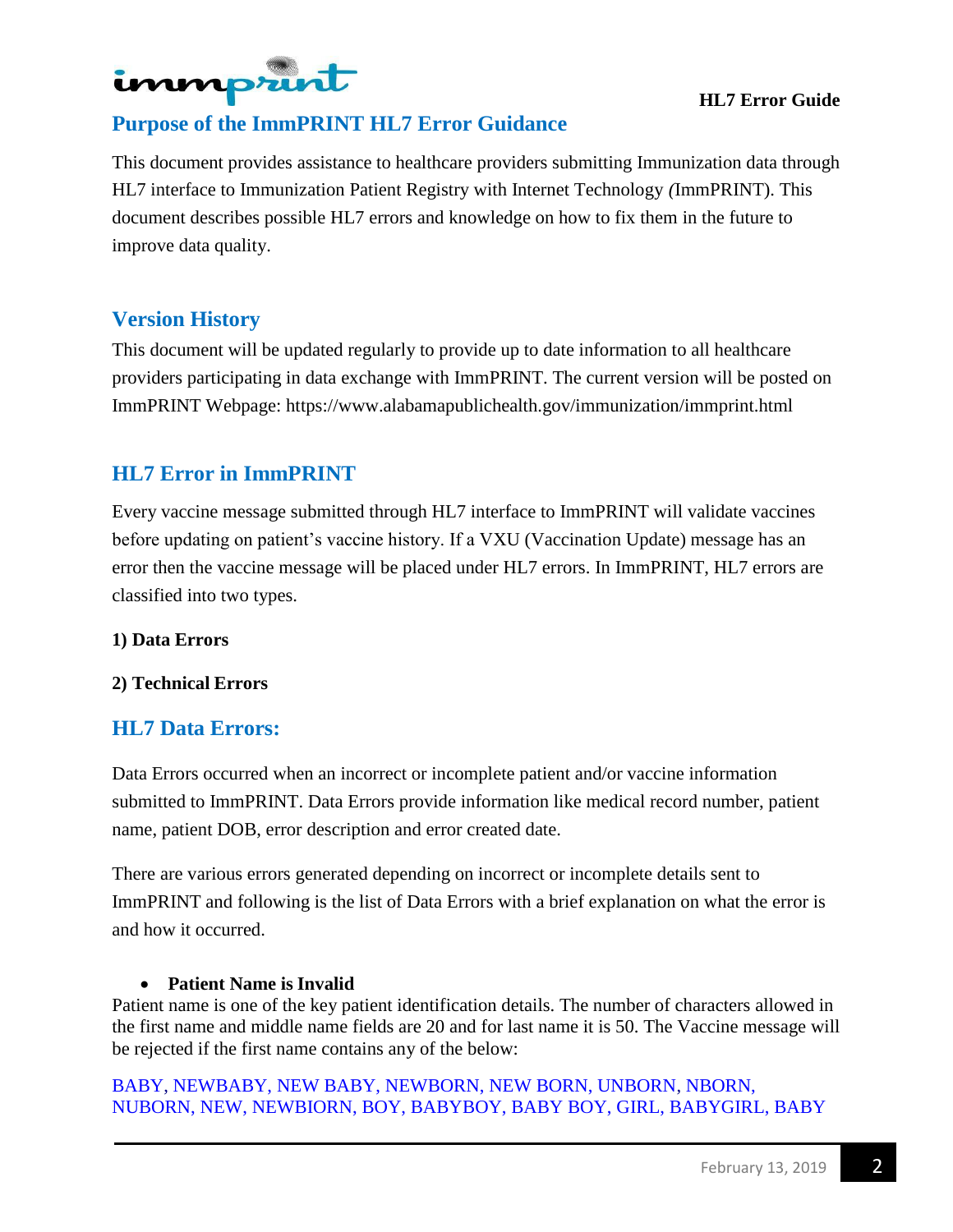# immpru

GIRL, BB, BG, BG, BOY/, GIRL/, MALE, FEMALE, N/A, NA, FNU, NBWM, NBWF, NBBM, NBBF, NBM, NBF, FE, ~, `, !, @, #, \$, ^, &, \*,(, ),[\_], =, +, [, ], {, }, \, |, ;, :, ", <, ,, >, .,  $?$ ,  $/$ ,  $1$ ,  $2$ ,  $3$ ,  $4$ ,  $5$ ,  $6$ ,  $7$ ,  $8$ ,  $9$ ,  $0$ .

or the last name contains any of the above and below:

## SR, JR, I, II, III, IV, V, VI, VII, VIII, IX, X

## **Patient DOB is Invalid**

Patient Date of Birth (DOB) is required for all VXU messages and it is one of the key patient identification information. Patient DOB format must be specified as – YYYYMMDD.

## **Patient SSN is Invalid**

Patient SSN is not required data to send, but if sent in VXU message then it must be a nine digit number.

## **Mother DOB is Invalid**

Mother's Date of Birth format must be in – YYYYMMDD.

## **Father DOB is Invalid**

Father's Date of Birth format must be in – YYYYMMDD

#### **Inactive Vaccine:**

A vaccine formulation that is no longer available for administration purposes.

#### **Vaccination Date is Invalid**

Vaccination Date format must be in – YYYYMMDD

## **Vaccination Date cannot be greater than Current Date**

Vaccination Date cannot be a future date.

## **Vaccination Date cannot be same as Patient's DOB (Date of Birth)**

Vaccination Date can be same as Patient's DOB, except below vaccines.

#### 1) HEP B ADOL/PED with CVX 08

2) HEP B UNS with CVX 45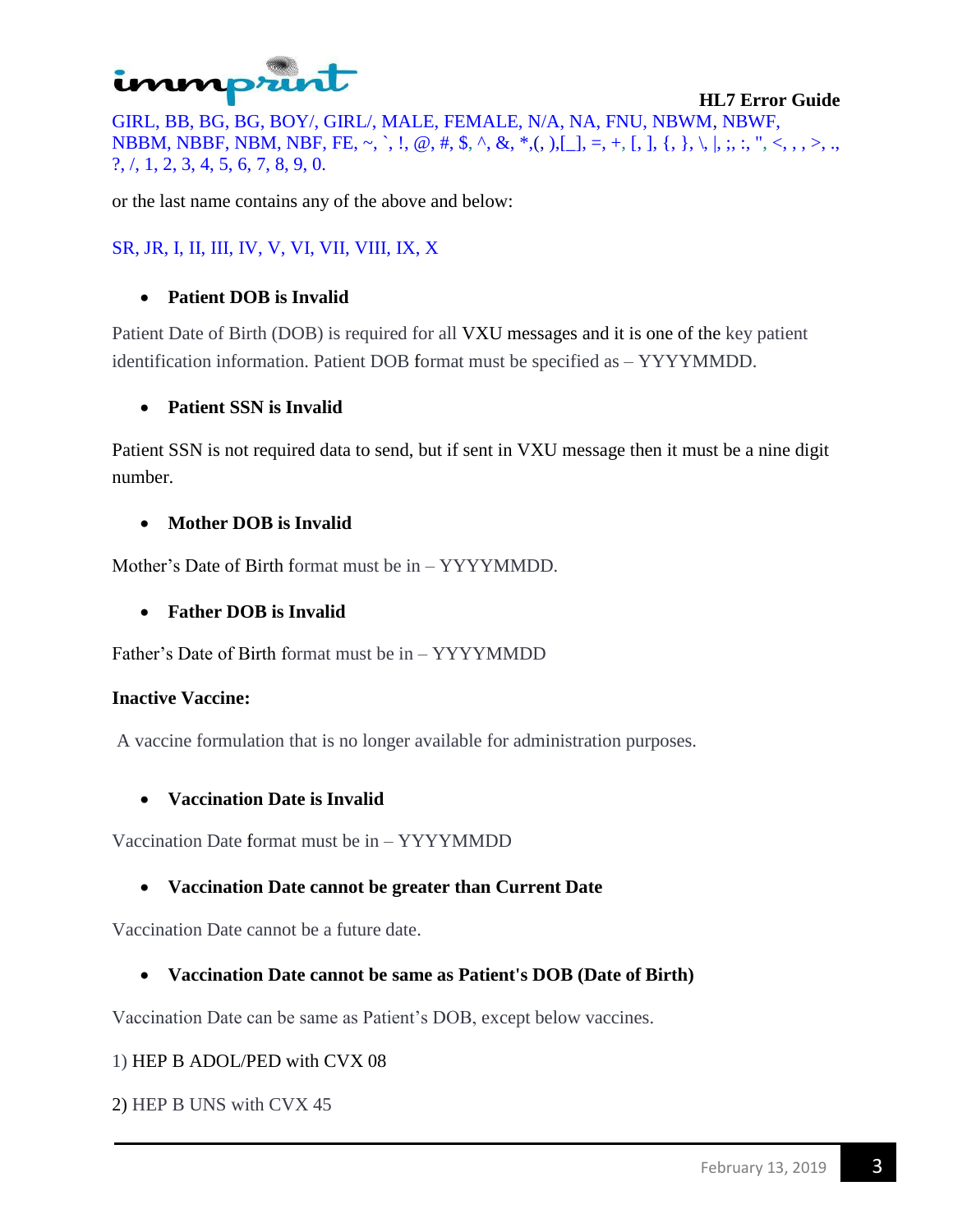**HL7 Error Guide**



3) HBIG with CVX 30

# **Vaccination Date cannot be less than DOB (Date of Birth)**

Vaccination Date is when patient got the shot and the date should not be prior to patient's DOB.

## **Vaccine (CVX Code) does not exist in (ImmPRINT)**

Check the CVX code of the given vaccine in Electronic Health Record (EHR) and cross verify with CDC CVX Code sets.

CVX list: **www2a.cdc.gov/vaccines/iis/iisstandards/vaccines.asp?rpt=cvx**

## **CVX Code is Invalid**

Verify the CVX code in the HER before the vaccine is submitted to ImmPRINT. Here is the list of current HL7 standard code set:

CVX list: **<https://www2a.cdc.gov/vaccines/iis/iisstandards/vaccines.asp?rpt=cvx>**

# **NDC Code is Invalid**

National Drug Code (NDC) is a unique 10 digit number with three segments. The NDC numbers are found on drug package or vial. If NDC number is displayed in 10 digit format it must be converted to 11 digit format. This error occurs when NDC code is in incorrect format and or NDC code is invalid or the NDC code is not present in ImmPRINT.

NDC Conversion rules: **[https://www.cdc.gov/vaccines/programs/iis/2d-vaccine](https://www.cdc.gov/vaccines/programs/iis/2d-vaccine-barcodes/downloads/guidance-documenting-ndc.pdf)[barcodes/downloads/guidance-documenting-ndc.pdf](https://www.cdc.gov/vaccines/programs/iis/2d-vaccine-barcodes/downloads/guidance-documenting-ndc.pdf)**

## **CVX Code is Missing**

CVX codes are codes that indicate the product used in a vaccination and CVX code is required for both encountered and historical shots. Please go through the below URL-

CVX List:<https://www2a.cdc.gov/vaccines/iis/iisstandards/vaccines.asp?rpt=cvx>

## **MVX Code is Missing**

MVX codes are codes that indicate the manufacturer of a vaccine. A MVX code is required for all encountered vaccines but optional for historical shots. If MVX code is missing on an encountered shot then the vaccine message will be placed under MVX code missing errors.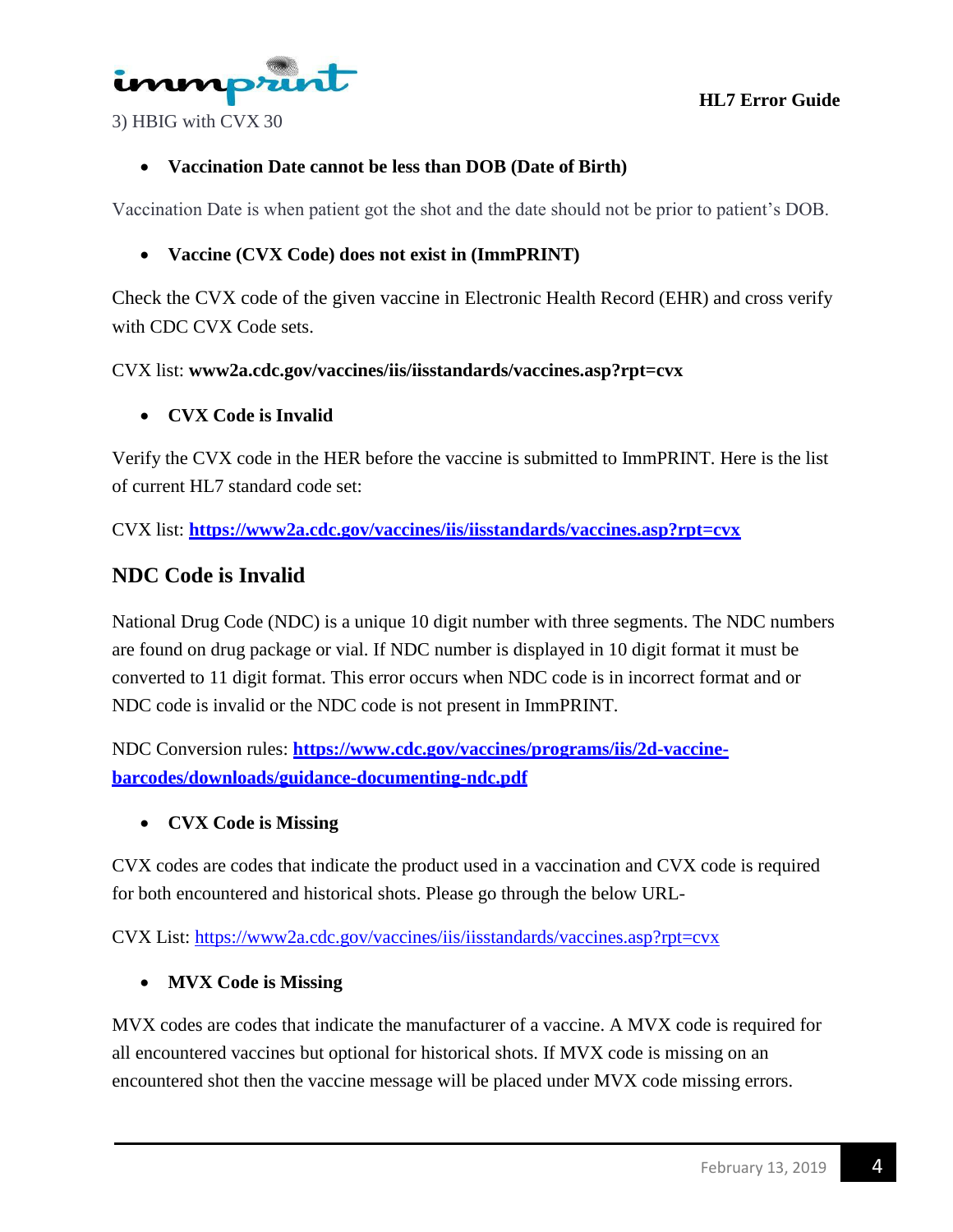# inmprunt

MVX Codes:<https://www2a.cdc.gov/vaccines/iis/iisstandards/vaccines.asp?rpt=mvx>

## **CVX/MVX Mismatch**

Each CVX is mapped to MVX code and if there is a mismatch between CVX and the MVX Codes, ImmPRINT will reject the vaccine message and will be placed in data errors.

## **CVX/NDC Mismatch**

There is an error when the CVX and NDC Codes are not matching in which case ImmPRINT will reject the vaccine message and will place under data errors.

NDC Crosswalk: **https://www2a.cdc.gov/vaccines/iis/iisstandards/vaccines.asp?rpt=ndc**

## **CVX/MVX/Brand Mismatch**

This error occurs when the brand and manufacturer combination is mismatching with an existing record in ImmPRINT.

## **NPI number is missing**

National Provider Identifier (NPI) number is required on administered shots but not on historical shots. Administered shots with missing NPI numbers are rejected and placed in data errors.

## **NPI number is Invalid**

NPI number is ten digit numbers and this error occurs when the NPI number is less than 10 digits or greater than 10 digits or is 123456789 or has numbers like 0000, 1111, 2222 etc.

## **LOT number is missing**

Lot number is required for all administered shots but is optional for historical shots. Administered shots with missing Lot numbers are errored out as Lot number missing and placed in data errors.

## **Birth Order is missing**

Birth Order is required when multiple birth indicator is Yes.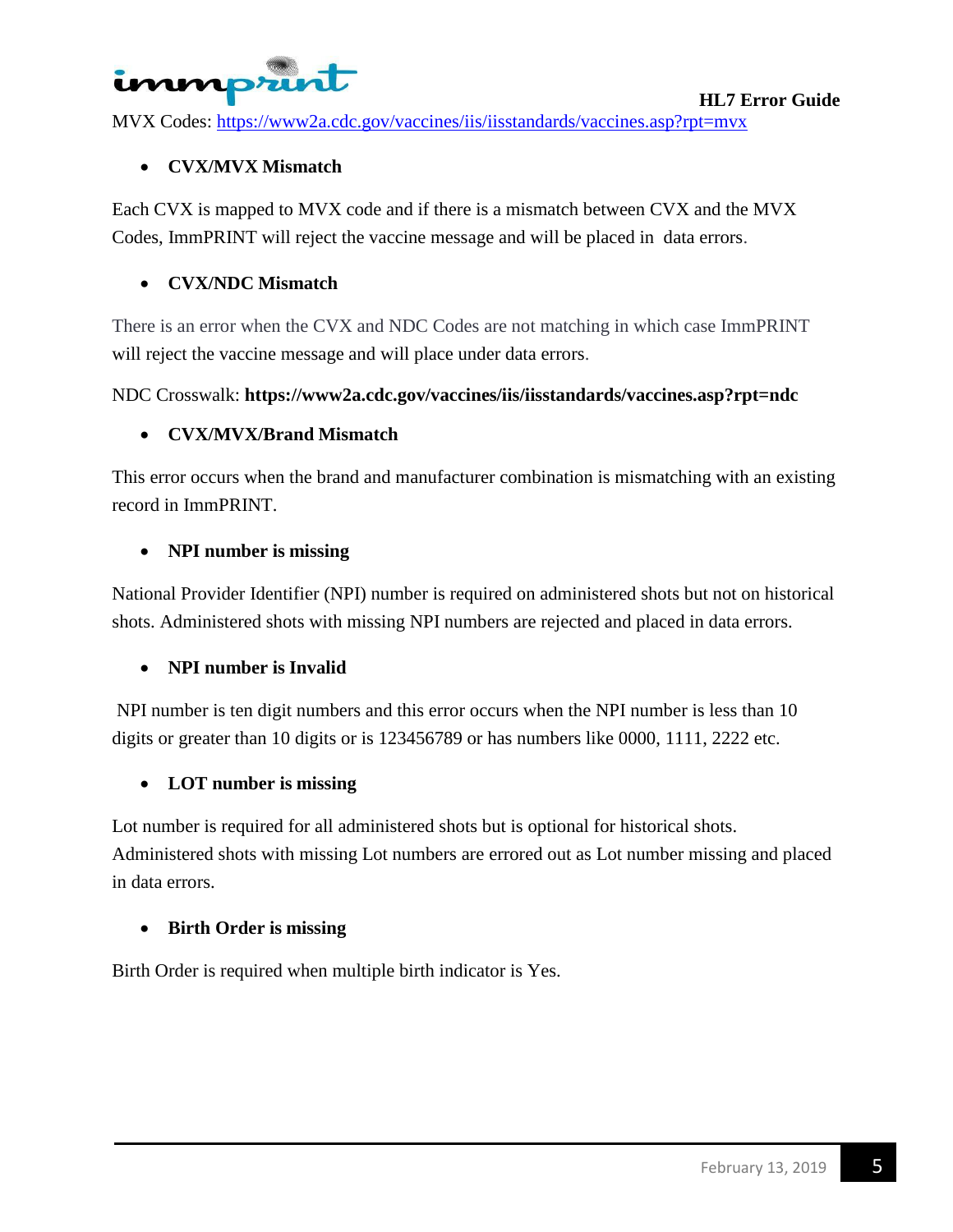



All incoming vaccine messages are validated in ImmPRINT, if the message validations fail due to missing required field, field too long or field value not found then those messages are placed under HL7 technical errors.

Technical Errors provide message created date, error description, and message control ID. Contact your Electronic Health Record (EHR) for assistance.

# **HL7 Warnings**

HL7 Warnings are messages which are accepted in ImmPRINT and not fatal errors. However, it's the responsibility of the provider to go over the warnings to ensure that the vaccine messages are sent correctly. Below are the two classifications of warnings.

- 1. Vaccine not within the acceptable age
- 2. Group Vaccine Found

It is important to check HL7 reports regularly in ImmPRINT to ensure that the vaccine messages submitted are coming across successfully. Please send an email to [immprint@adph.state.al.us i](mailto:immprint@adph.state.al.us)f there are any questions concerning HL7 data exchange.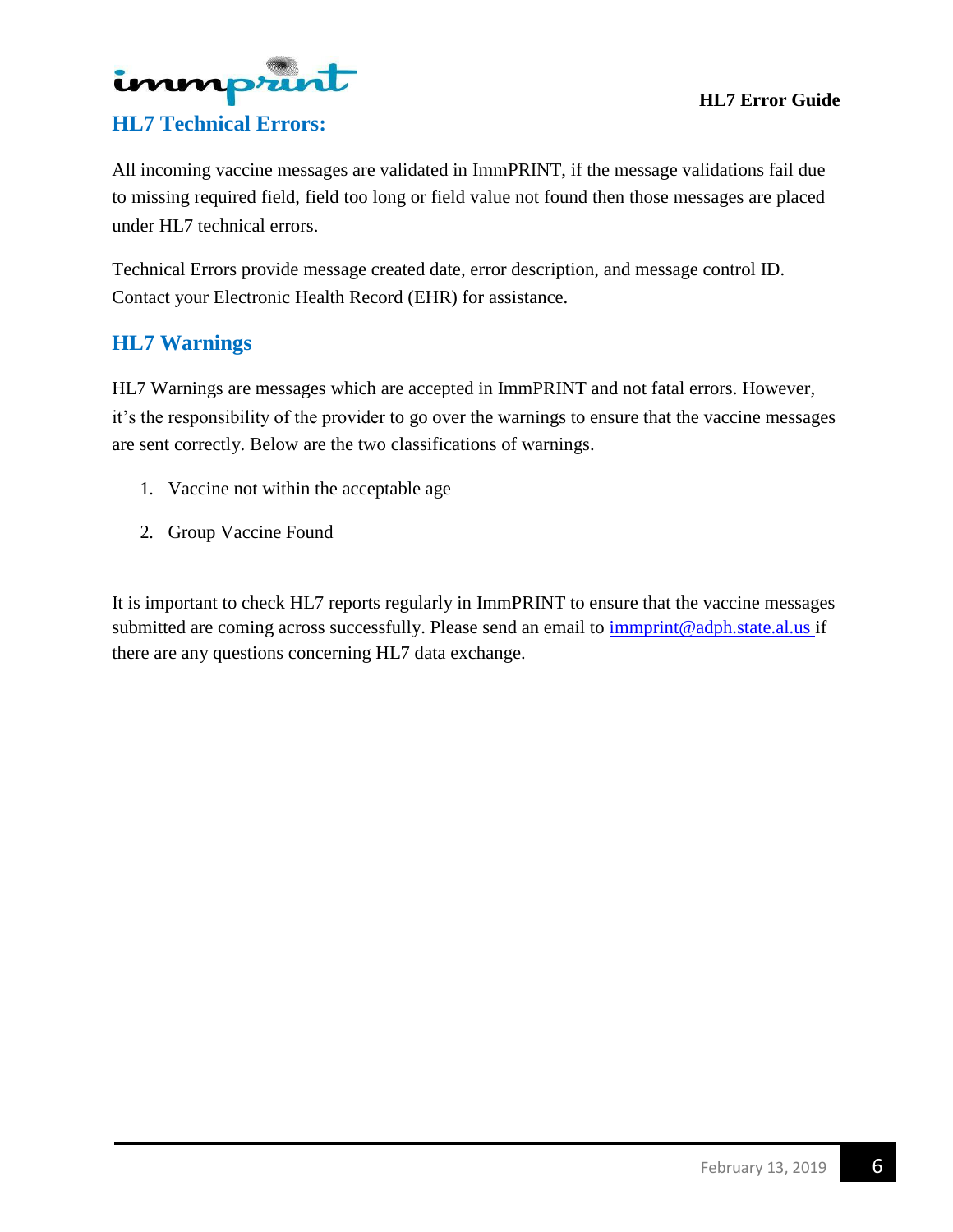

# **Frequently Asked Questions**

## **1. What is ImmPRINT?**

Immunization Patient Resource with Integrated Technology (ImmPRINT) is a free, secure web-based, statewide population-based information system that stores immunization records for all children born in Alabama since January 1, 1993 as well as added patients. (Providers can add patients of all ages to the registry.)

#### **2. What are the benefits of ImmPRINT?**

- ImmPRINT consolidates immunization information from all providers into a single record.
- Forecasts due and overdue vaccines.
- Generates list to recall/remind patients missing immunizations.
- Helps providers avoid missed opportunities to vaccinate.
- Helps sustain high immunization rates and a low number of vaccine preventable disease occurrences.
- Saves time looking for immunization histories and documenting immunizations.
- Assists in vaccine management.
- Generates timely immunization reports to assist with Vaccines for Children (VFC) reporting requirements.

#### **3. How to participate in ImmPRINT?**

Immunization information can be submitted to ImmPRINT by two methods- by using the online web application and/or by submitting data from providers' electronic health record (EHR) systems via electronic data interface (HL7 V 2.5.1).

#### **4. What computer equipment is required to participate in ImmPRINT?**

Most computers with preferably high-speed internet access are adequate for registry use. Below link provides the Browser requirements.

<https://siis.state.al.us/ImmPrint/User/BestViewed.aspx>

#### **5. How to correct a wrong immunization sent to imprint?**

Manually the wrong immunization submitted by your site can be deleted by logging into ImmPRINT. Check with your EHR to see it is providing that capability for your organization.

#### **6. How do we know which CVX codes are valid?**

A list of CDC/CVX Codes and their status is available at the link:

<http://www2a.cdc.gov/vaccines/iis/iisstandards/vaccines.asp?rpt=cvx>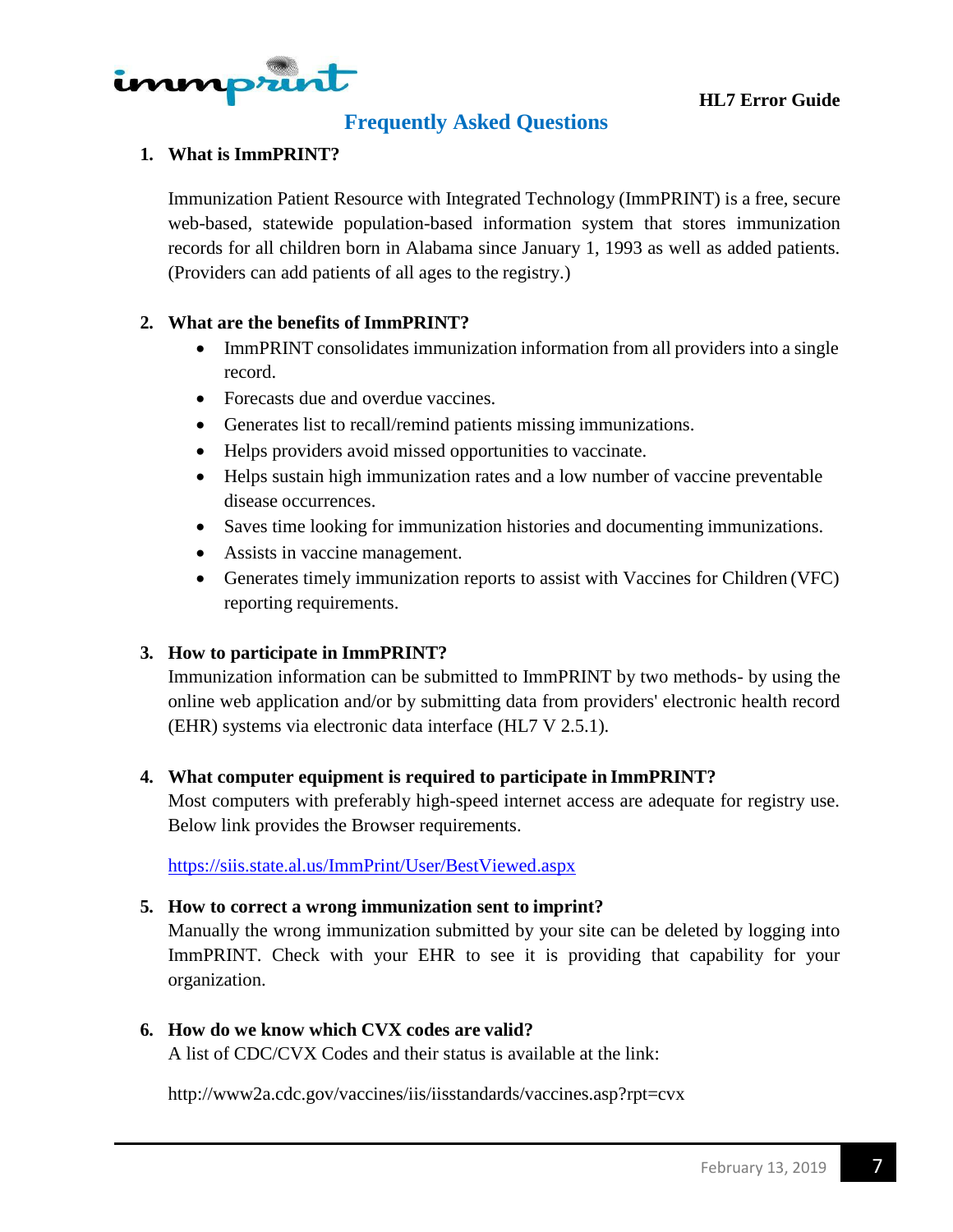



#### **7. How to add new user in ImmPRINT?**

The new user must go to ImmPRINT home page and click new user registration tab and complete registration, then a site administrator must approve their registration.

# **8. How to change a site admin in ImmPRINT?**

You need to contact the ImmPRINT staff.

- **9. Who do I need to contact for the expired site enrollment agreement?** The site administrator must renew/update site enrollment agreement on an annual basis.
- **10. Who do I contact for more questions regarding ImmPRINT?** [immprint@adph.state.al.us](mailto:immprint@adph.state.al.us)

## **Meaningful use**

## **1. What is Meaningful Use (MU)?**

Meaningful Use is a federal program that provides monetary incentives to encourage health care providers to convert from traditional medical records to electronic health records. Reporting immunization information to an immunization registry is one of the two meaningful use public health objectives,HealthIT.gov

#### **2. Why you need to have an account in MU portal?**

As we share the security credentials to establish the interface connection, we upload them in your MU account.

**3. Who do I contact for more questions regarding Meaningful Use (MU)?** Question about MU should be dire[cted to: meaningfuluse@adph.state.al.us](mailto:meaningfuluse@adph.state.al.us)

# **Interfacing with ImmPRINT (Electronically)**

## **1. What is HL7?**

HL7 (Health Level 7) is a set of standards, formats, and definitions for transferring clinical and administrative data between health care organization information systems.

Specifically for the registry, the purpose of HL7 is for the electronic data exchange between an immunization provider's electronic health record (EHR) system and the Alabama Immunization Registry System (ImmPRINT).

## **2. Why must we report data through HL7?**

HL7 standards provide the common language that lets different digital systems work together, so providers can securely access and use the right health information when and where they need it. HL7 reporting eases the process of documenting immunization data and eliminates manual entry of data to ImmPRINT.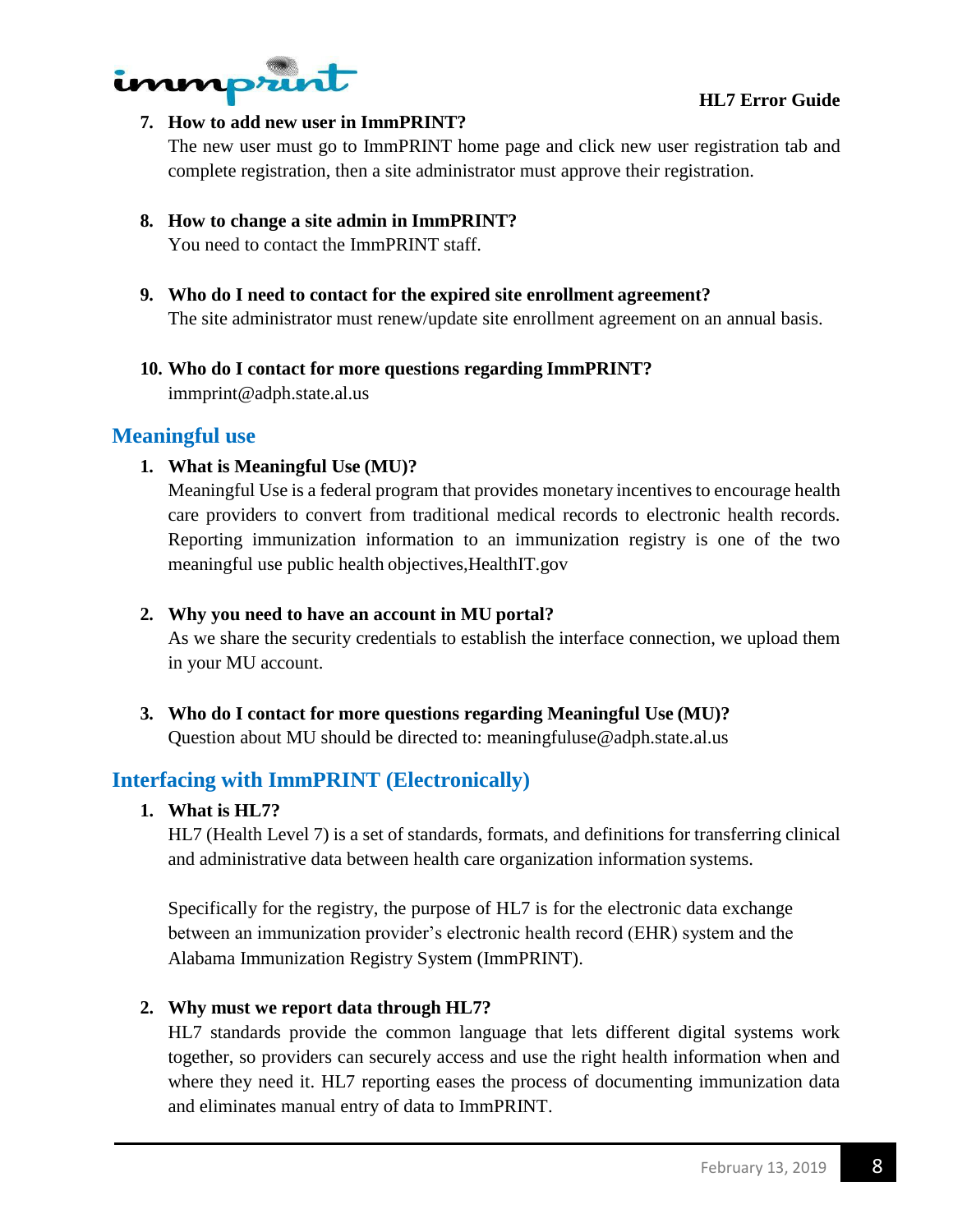

## **3. What is HL7 on-boarding Process?**

There are six mainstages to onboarding process see below. It requires providers and vendors engagement to accomplish each stage.

The various stages in on-boarding process are:

- 1. Registration
- 2. Testing
- 3. Waiting Queue
- 4. Pilot Production Phase (PPP)
- 5. Production Phase (PP)
- 6. Ongoing Submission and Maintenance

Onboarding road map:

<http://www.alabamapublichealth.gov/Immunization/assets/OnboardingRoadmap02.02.20> 18.pdf

## **4. How is the queue prioritized?**

We add the requests to our spread sheet and starting working with the providers on the first come first serve basis and will move on to other providers if no action is provided to who are not responsive.

Please note, HL7 provider sites that are already in pilot production phase or production phase and are switching vendors will be reverted to Pilot Production waiting queue and are served with high priority.

## **5. What is the duration of stay in the queue?**

It varies, depending depends on the EHR vendor and provider engagement and responsiveness.

#### **6. What is the pilot production phase?**

Pilot production phase involves the process of monitoring and reviewing immunization data which has been electronically transferred from the site's EHR to ImmPRINT pilot site. The data must be real patient data.

The data sent to ImmPRINT pilot site will not be imported into the immunization registry (ImmPRINT production site) until the provider site passes the pilot production phase.

Please note, once the provider site passes the pilot production phase, EHR vendors/providers need to resubmit all the data sent to pilot site to production.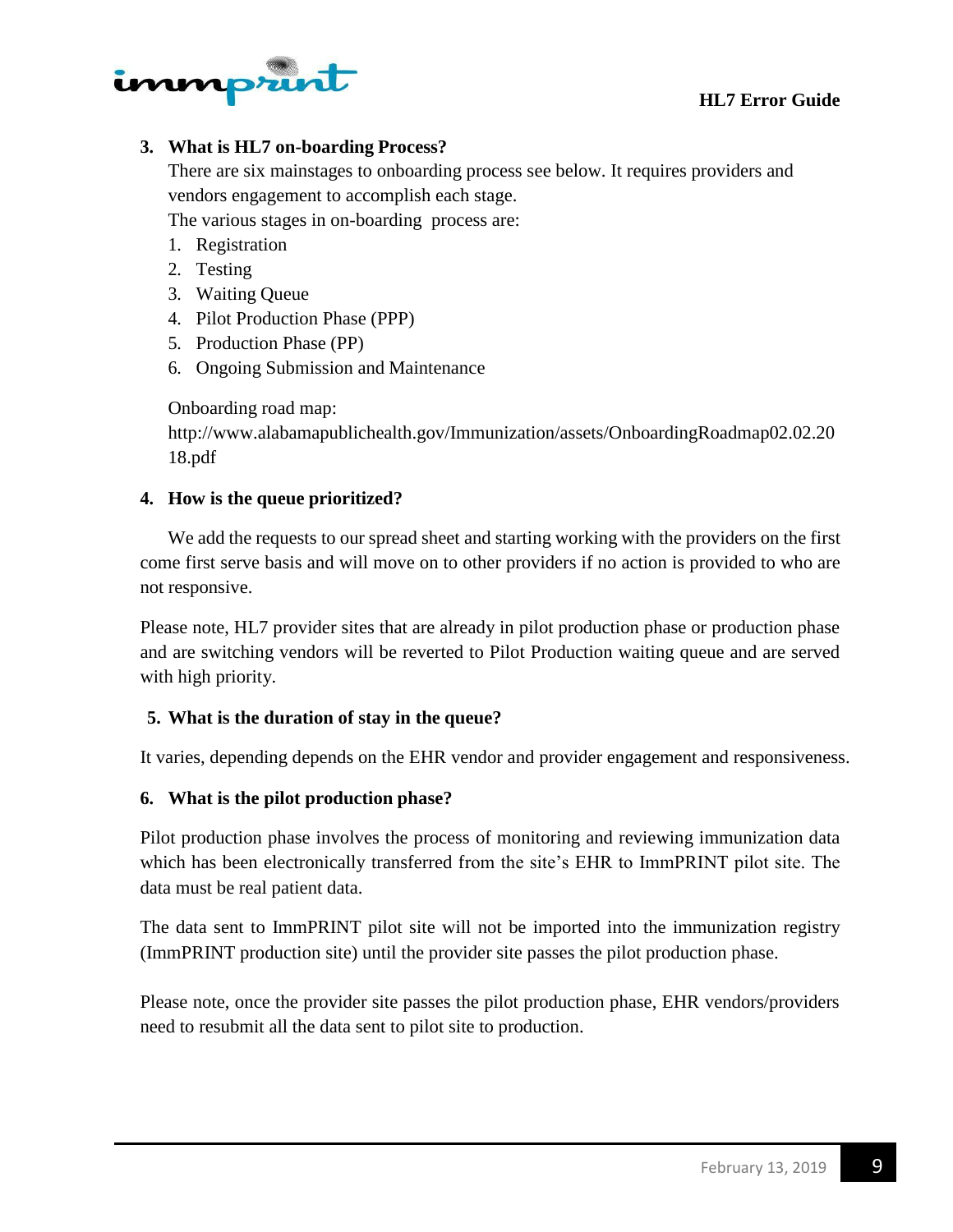

#### **7. What is the WebEx EHR demonstration session?**

The EHR demonstration session is a video conference session between the vendor, the provider, and the ImmPRINT staff. This session allows the ImmPRINT staff to identify potential issues or challenges with message content, data quality, and clinic workflow.

#### **8. Do all of our clients have to go through pilot production phase? (For EHR vendors)**

Yes, unlike testing phase, all the provider sites on-boarding with the EHR vendors must go through the pilot production phase before officially moving to the production phase.

# **9. When can we be promoted to Production Phase (PP) from Pilot Production Phase (PPP)?**

The typical duration for pilot production phase is 1-3 months. Duration varies based on quality of data and active engagement of vendor and provider.

The site will be promoted to production phase if the ongoing submission of high quality data is maintained and if the EHR vendor staff and provider staff has demonstrated their ability to carry out the tasks of reviewing/fixing errors effectively.

# **10. What is the accuracy level expected for the data submitted to Pilot ImmPRINT during on-boarding process, so that the site can be moved to Production environment at the earliest**?

The below link provider you with the necessary information.

[http://www.alabamapublichealth.gov/Immunization/assets/OnboardingRoadmap02.02.20](http://www.alabamapublichealth.gov/Immunization/assets/OnboardingRoadmap02.02.2018.pdf) [18.pdf](http://www.alabamapublichealth.gov/Immunization/assets/OnboardingRoadmap02.02.2018.pdf)

# **11. How often do I need to run the reports in order to find out if the submitted data is error free?**

We emphasis to do daily or as often as possible, but it is up to the practice workflow.

#### **12. Do we have to register in Pilot Production if we have an ImmPRINT account?**

Yes, you do have to register in Pilot Production. The ImmPRINT production and pilot production are two different applications. The Pilot production registration allows you to review and manage your HL7 reports during the Pilot Production phase.

Pilot Production:

https://siis.state.al.us/ImmPRINTPilotProd/Login/Login.aspx?ReturnUrl=%2fImmPRIN TPilotProd%2fLogin%2fLogout.aspx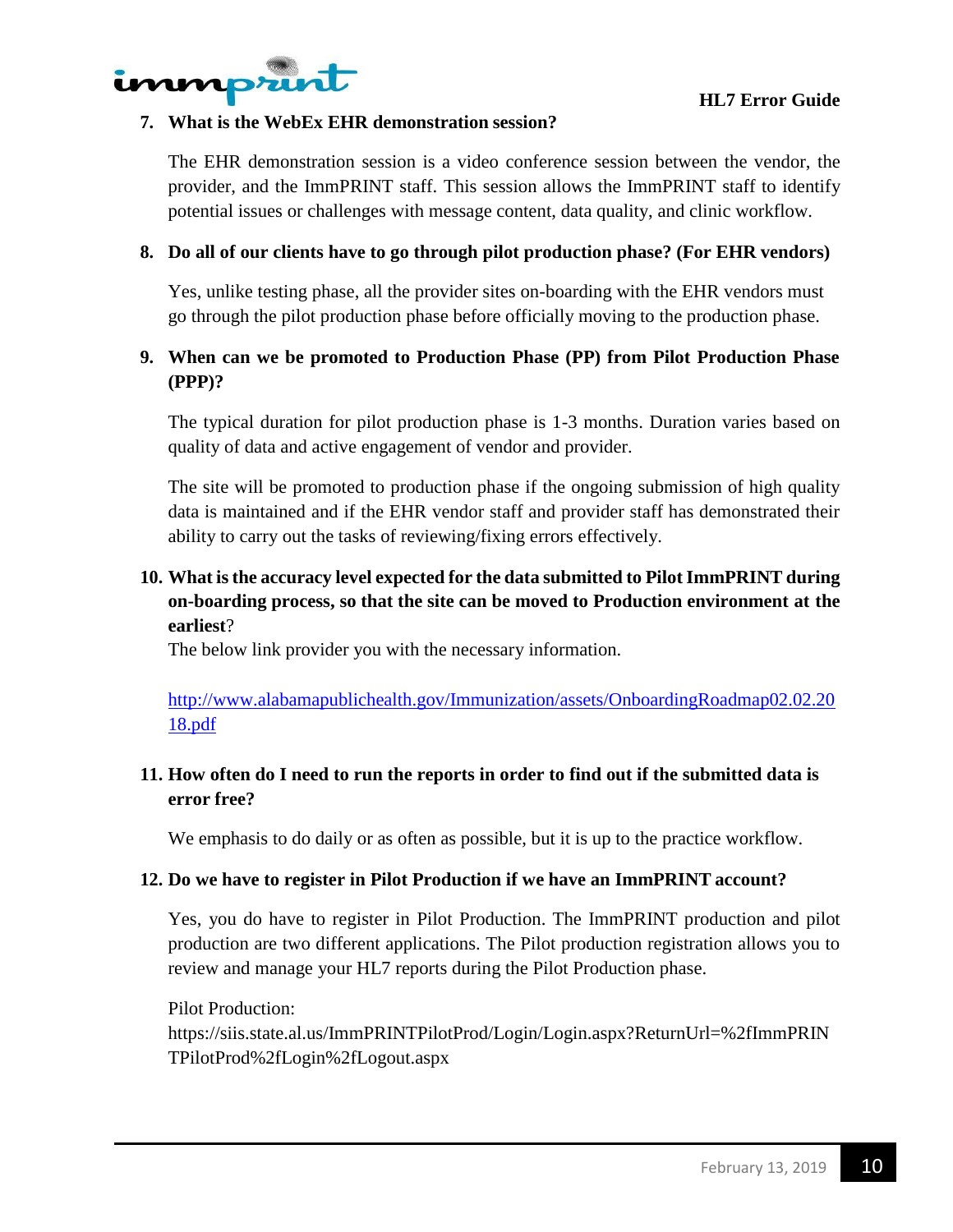

# **13. We only administer flu vaccines; do we still need to send immunization data to the registry?**

Yes. ImmPRINT consolidates a patient's immunization records into one complete, accurate record over lifespan.

## **14. How is electronic submission beneficial for Providers?**

- $\triangleright$  Eliminates the need for dual data entry into ImmPRINT.
- $\triangleright$  Meaningful Use Incentives
- $\triangleright$  Completes a patient Immunization Record.

## **15. How long will the On-boarding process take?**

The on-boarding process is dependent on many things. Hence, timeframe can vary.

Direct contact information and effective communication between the EHR vendor, the provider, and the ImmPRINT staff can help speed up the process.

## **16. Can we use one interface to send immunization data for multiple sites?**

That is not possible. The registry enrolls every location as an individual site.

## **17. What is a historical shot?**

A shot entered from an immunization record, which could have been issued by different provider. Even though the vaccine was not administered at your clinic, your clinic is reporting it to registry

#### **18. What is an administered shot?**

The immunization actually administered at your facility.

# **19. Do I need to update the ImmPRINT Registry in addition to the Pilot ImmPRINT while in the process of On-boarding?**

Once you complete the Pilot Phase, all your data will be moved into production by your vendor. If you want a COI then you need to make a manual entry in the regular ImmPRINT, when you are in Pilot Phase.

#### **20. Who do I contact for more questions regarding On-boarding?**

Question about On-boarding with ImmPRINT should be directed to [immprint@adph.state.al.us](mailto:immprint@adph.state.al.us)